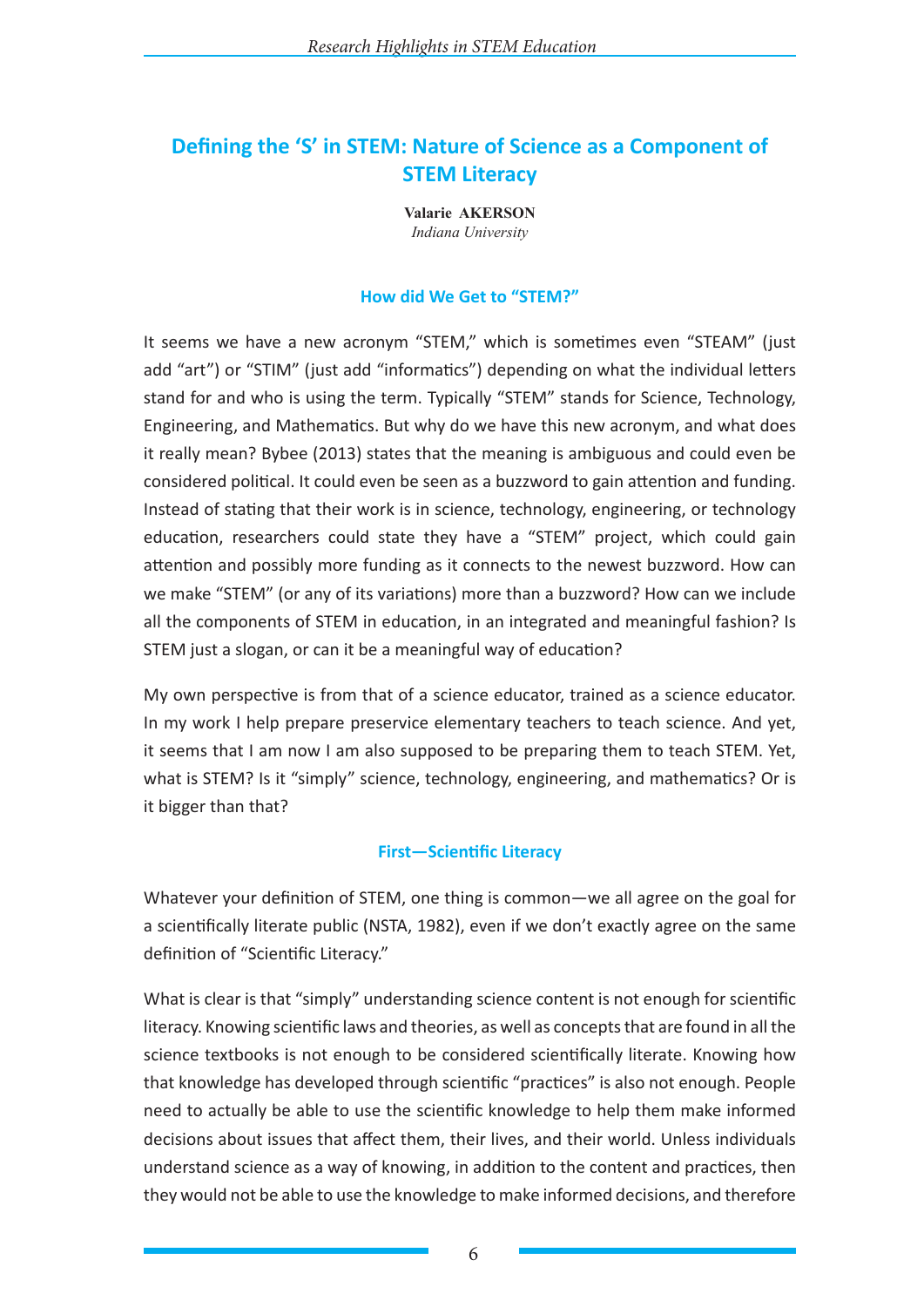would not be considered scientifically literate. Lederman and Lederman (2014) share their idea that science can be thought of in at least three interrelated parts: (a) science as a body of knowledge—the content part of science, the science that you read in textbooks, (b) strategies for developing scientific knowledge—the methods of science, the practices of science, and (c) characteristics of the knowledge itself—the very nature of scientific knowledge (NOS).

Knowing how scientific knowledge is developed, and the characteristics of that knowledge, is essential to making informed decisions. Without being able to weigh claims made by scientists, and understanding the strengths and even weaknesses of that scientific knowledge, people will not be able to make informed decisions about issues in society. Therefore it is essential that the general public have an accurate understanding of the very nature of science itself.

In the United States we now have the Next Generation Science Standards (NGSS) (2013). These Standards now also incorporate not only science content and scientific practices, but also engineering practices, that teachers K-12 are responsible for teaching. Unfortunately, with the exception of a few secondary science teachers, most public and private school teachers never take even a single engineering course, and likely have very little understanding of engineering itself. Not only that, but most university science and mathematics educators, who are responsible for preparing science teachers, also have never taken an engineering course, and therefore also have limited understanding of engineering, which limits the connections that can be drawn and interwoven among the components of science, technology, engineering, and mathematics—STEM.

Despite the lack of formal engineering coursework, K-12 teachers are responsible for teaching science across the three dimensions included in the NGSS. These dimensions are the Disciplinary Core Ideas, the Science and Engineering Practices, and the Cross-Cutting Concepts. The Disciplinary Core Ideas are basically the content of science the knowledge that has been developed about science—the content found within the science textbooks. The Science and Engineering Practices include conceptualizing how scientific and engineering knowledge is developed—the methods used by scientists and engineers in developing knowledge. The Cross-Cutting Concepts include ideas that transcend all science content, and are considered then, as part of science. It is within the Science and Engineering Practices and the Cross-Cutting Concepts that we find ideas about NOS and scientific inquiry. In the next section we look into the specific aspects of NOS that are present in the Science and Engineering Practices as well as the Cross Cutting Concepts. We then turn our attention now to research on NOS and scientific inquiry.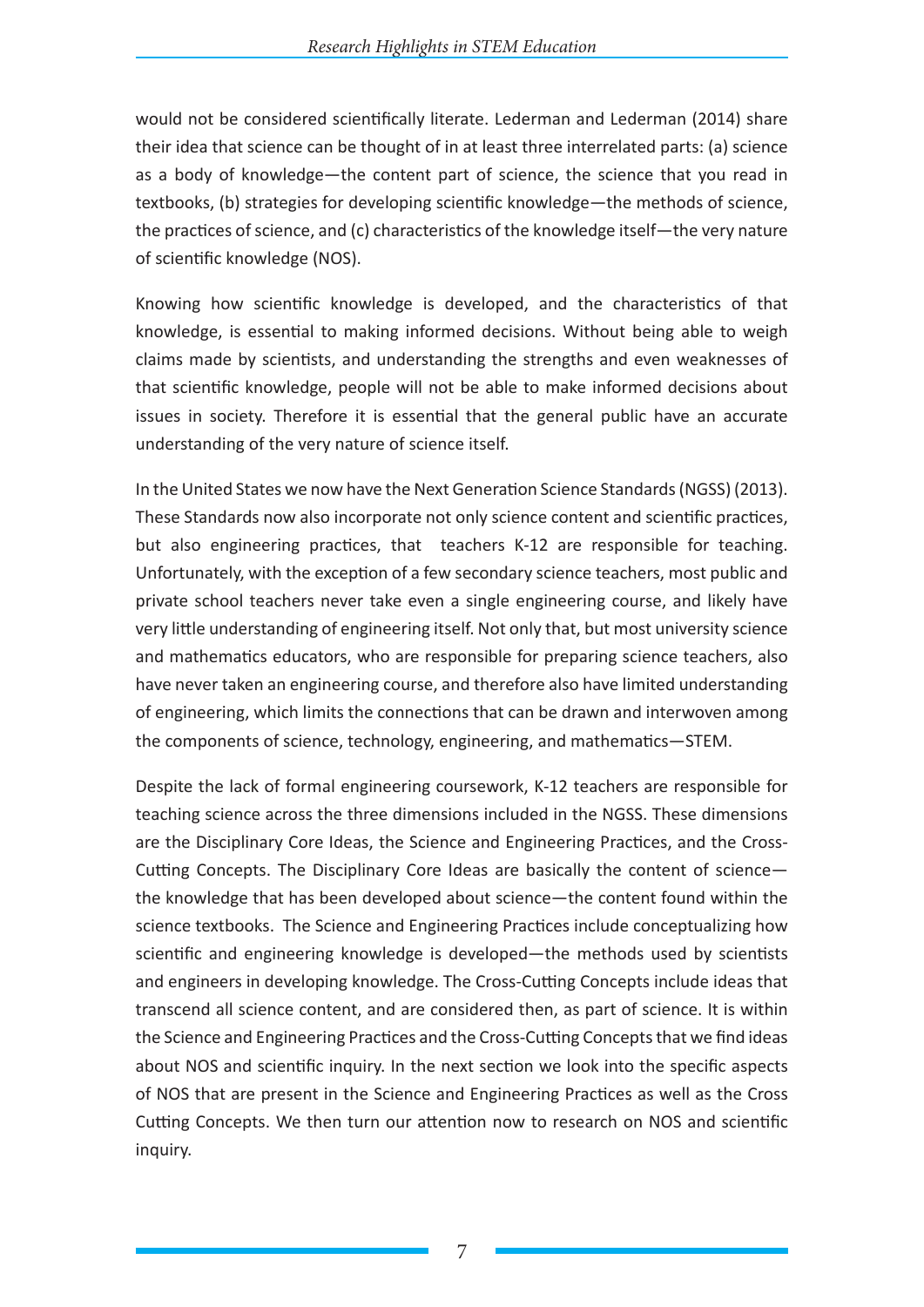# **Nature of Science**

The Next Generation Science Standards contain ideas about Nature of Science (NOS) that need to be included in K-12 in science lessons. Within the Science and Engineering Practices section there are four aspects of NOS to be found that K-12 students should know by the end of high school. First, scientific investigations use a variety of methods. One can still often times see a poster of the steps of "The Scientific Method" posted on a classroom wall, when in reality scientists do not use one simple method. In fact, many investigations are descriptive and/or correlational, and simply do not fit "the scientific method." Second, scientific knowledge is based on empirical evidence. For something to be a scientific way of knowing, there needs to exist empirical data that supports the idea. All scientific knowledge is at least partially based on observations of the natural world. In addition, all theories and laws can be checked against what actually occurs in the natural world, which will substantiate the scientific knowledge, as well as allow for predictions. Third, scientific knowledge, though robust, is open to revision in light of new evidence. If new evidence is found, the scientific knowledge can be changed or modified. Similarly, reinterpreting existing scientific knowledge can also allow for changes in scientific knowledge. Fourth, scientific models, laws, mechanisms, and theories, explain natural phenomena. These are different types of scientific knowledge, but all help explain phenomena and all arise from interpretation of empirical evidence. Laws describe relationships among observable phenomena and theories are inferred explanations for observable phenomena.

There are also four aspects of NOS to be found within the Cross-Cutting Concepts section that students K-12 should conceptualize. The first is that science is a way of knowing, that is different from other ways of knowing, such as history, art, philosophy, and religion. Scientists attempt to explain natural phenomena, and are not involved in questions that cannot be answered by science, such as whether God exists. Third, science address questions about the natural and material world. It does not seek to answer questions outside the natural world. Those questions are important, but cannot be answered by science. Third, scientific knowledge assumes an order and consistency in natural systems. By assuming this order we can search for patterns in data and empirical evidence, and then make predictions and form generalizations to explain the natural world. And fourth, science is a human endeavor, meaning data are subject to human interpretation and creativity, as well as being theory-laden and subjective, and socially and culturally embedded.

# **NOS and Scientific Inquiry—Influence of Research**

There has been ample research on student and teacher understanding of NOS as well as scientific inquiry over the past six decades. While it is clear that student and teacher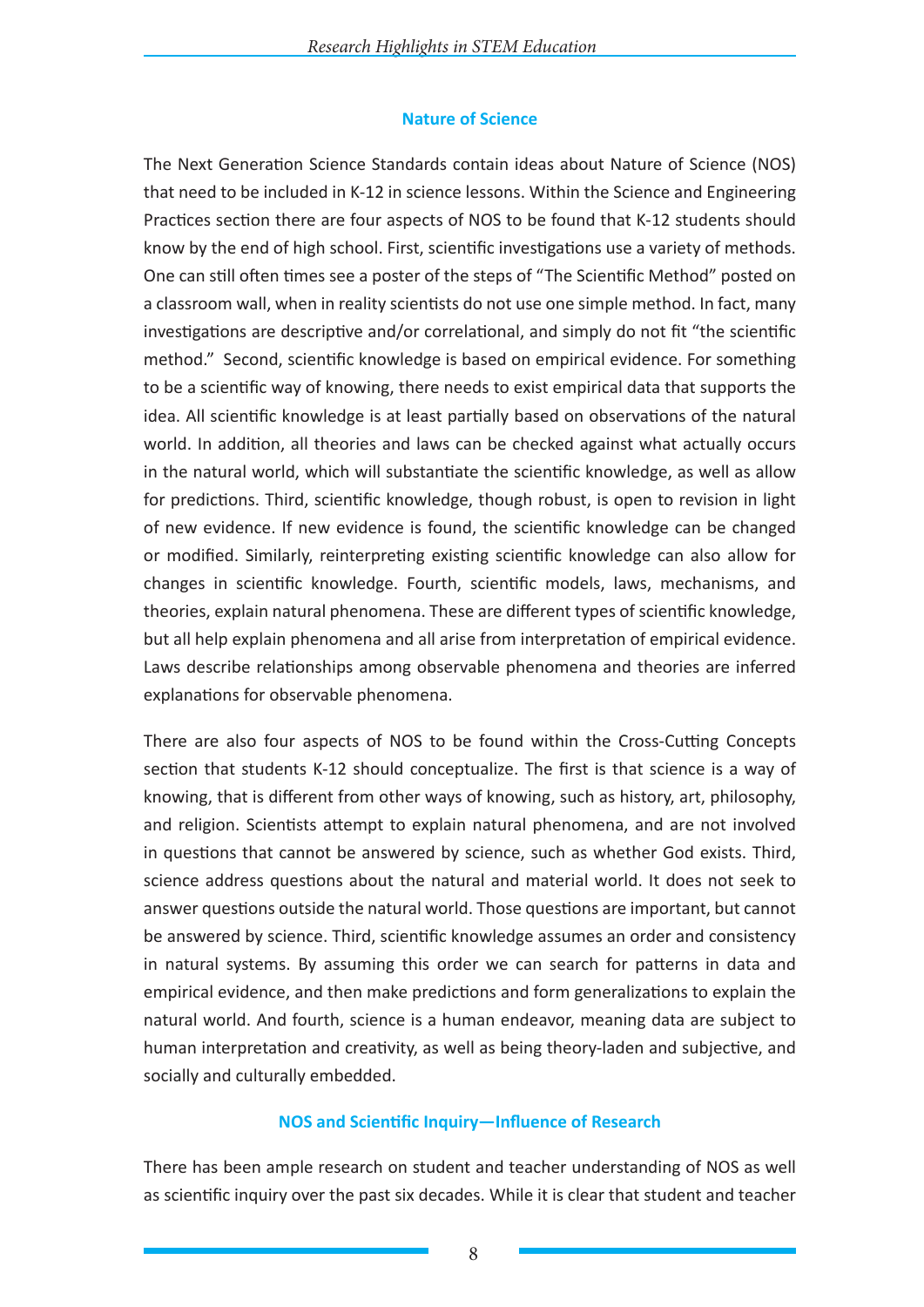conceptions can improve, generally the same misunderstandings are held by students and teachers now as they were decades ago (Lederman, 2007). Unfortunately, these misconceptions about NOS and scientific inquiry clearly mean that little progress has been made in helping students and teachers attain scientific literacy. It is clear from empirical research that student and teachers' learning about NOS and scientific literacy is most effective through explicit reflective instruction (Lederman & Lederman, 2014). Explicit reflective instruction requires teachers to facilitate discussion and reflection about the very nature of science itself as investigations are taking place, or as they are debriefed after being concluded. Therefore the students will be explicitly reflecting on ideas about NOS as part of their science instruction.

However, this explicit reflective instruction rarely takes place. Unfortunately, despite the empirical research, there is little change to curricula, or classroom practice. The act of embedding NOS explicitly takes tremendous effort in adapting lessons and ensuring it is completed (Akerson, Pongsanon, Nargund, & Weiland, 2014). It is not typically included in curricula, and therefore even teachers who want to include it need to spend much time in adapting lessons. This lack of emphasis on NOS in the curricula has influenced the amount of NOS instruction that takes place in a science classroom—it is still very little, unless a teacher is very committed to such instruction.

Now, not only are K-12 teachers to teach about science, including NOS, but they also need to include connections to technology, engineering and mathematics—STEM. And maybe art too, if they are teaching "STEAM." Or if you are at Indiana University and have no engineering department, "Informatics" instead of engineering, and you are "STIM." However, with teachers still struggling to not only teach about NOS, despite the years of empirical research supporting teaching methodology for effective NOS instruction, it definitely means our job in teacher preparation will entail even more, to prepare teachers for what they need to do. If they need to conceptualize the Nature of Science as a way of knowing, certainly they should be able to conceptualize other ways of knowing that are part of STEM—in essence, what is the nature of the "TEM?"

# **Defining the Nature of the "TEM"**

As a science educator, but also a part of current society, I sought to locate statements on the nature of technology, the nature of engineering, and the nature of mathematics. I did what anyone would do—a Google search. In this way, I was able to find what anyone would commonly find when doing such a search. I conducted this search for definitions of the Nature of Technology, Nature of Engineering, and Nature of Mathematics. These definitions will be reported in the sections below.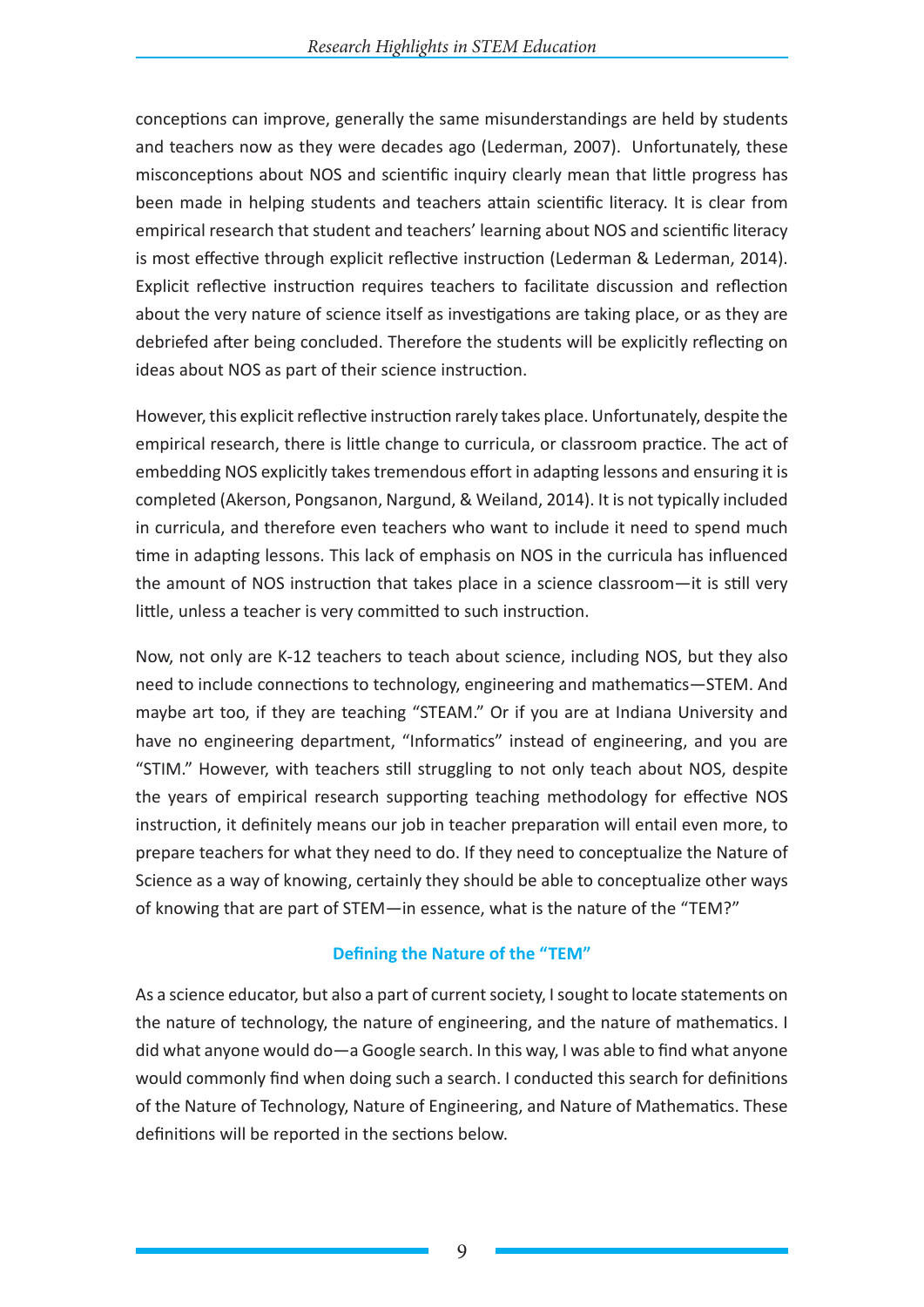# **Nature of Technology**

When searching for information regarding Nature of Technology, I was able to locate an entire book (Arthur, 2011) that described "The Nature of Technology: What it is and How it Evolves." In essence, the Nature of technology involves three definitions. First, technologies are combinations of elements that exist. Second, the elements that comprise technology are technologies themselves. Finally, all technologies use phenomena to some purpose. Therefore, technology is purposeful. In addition to these three definitions of technology, Arthur adds three meanings of technology to the nature of technology—or the characteristics of technology. First, there exists individual technologies, or "a means to fulfill a human purpose." Technology, again, is purposeful, and the purposes are to solve issues or problems of a human nature. The second includes the bodies of technologies, such as semi-conductors, or robotics, or "an assemblage of practices and components." This portion of the definition to me is similar to the content part of science—the "stuff" of technology. The third meaning of technology is its largest sense, "The entire collection of devices and engineering practices available to a culture, and is dependent on scientific knowledge." This portion of the definition, as I read it, comprises the content, products, and practices of engineering, more of the "nature" of technology.

# **Nature of Engineering**

A search for a definition of the Nature of Engineering enabled me to locate the National Academy of Engineering's president Wulf's definition from 1997. They state simply that, "Engineers apply their knowledge in science and mathematics to design and create things, develop existing technology, and invent new methods and processes." Their definition is very brief and there did not seem to be an updated definition, at least not one that turned up easily in the search. Regarding the definition, it is apparent that engineers base their designs, in part, on their scientific knowledge, and use that to develop new ideas, processes, and technologies. Note that there is no description of the "engineering design process" that is part of many K-12 STEM curricula.

# **Nature of Mathematics**

Like the search for the definition of the Nature of Engineering, my search for the definition of the Nature of Mathematics similarly turned up an older document—this time a full book chapter within the *Handbook of Research on Mathematics,* by Dossey (1986). A search for a more current version was not readily found, so I used this chapter. From this chapter I gleaned that mathematical objects are invented or created by humans. These creations are not arbitrary, but arise from activity with already existing mathematical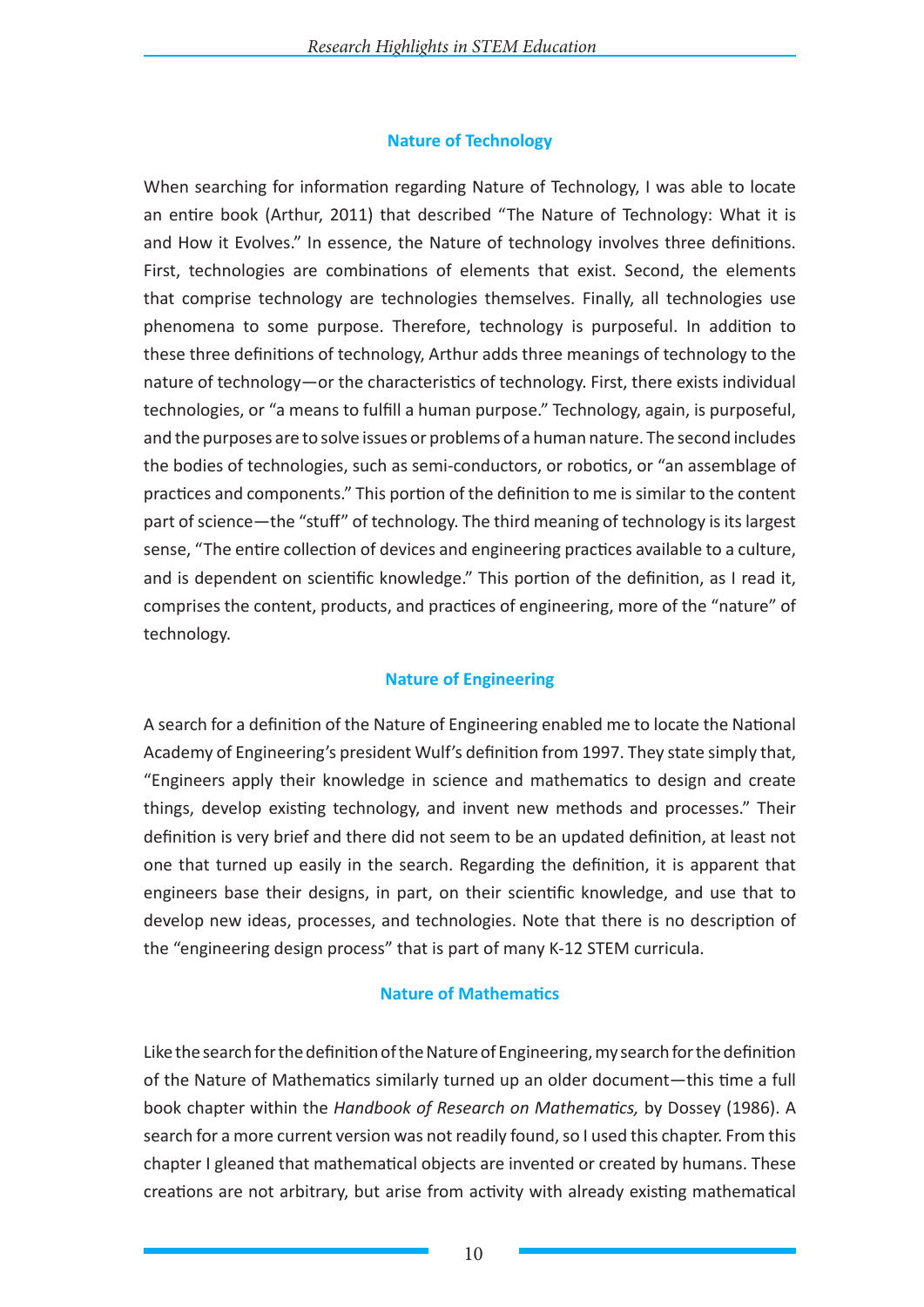objects, and from the needs of science and daily life. Once these mathematical objects are created they have properties that are well-determined with we may have great difficulty in discovering, but which are possessed independently of our knowledge of them. To me, this means that mathematics is also a problem-solving entity that is also connected to science, as its creation arises as a result of the needs of science. Once it exists and is created by humans, it has characteristics that then remain, independent of human knowledge about them.

## **Back to STEM**

If we are going to teach STEM as a discipline itself, do we need to prepare teachers to understand the nature of each of these disciplines that comprise STEM, as well as the connections among them? It seems that teachers would need to know the natures of the disciplines they are to teach. But if we haven't been successful in the past in helping teachers better conceptualize nature of science, as well as teach it, how can we help them better conceptualize all four disciplines, plus the connections among them, and then teach these ideas to students? A search for a definition for the nature of STEM yielded no results. Does this mean that we need to define what is exactly the nature of STEM? Would that be the way to go, to have only one term about which to conceptualize its nature?

And what about scientific literacy? Do we now focus on STEM literacy instead? But if we cannot agree on a definition of scientific literacy can we agree on a definition of STEM literacy? Bybee (2013) offers the following suggested definition of STEM literacy:

(1) Knowledge, attitudes, and skills to identify questions and problems in life situations, to explain the nature and designed world, and to draw evidence-based conclusions about STEM related issues.

(2) Understanding of the characteristic features of STEM disciplines as forms of human knowledge, inquiry, and design.

(3) Awareness of how STEM disciplines shape our material, intellectual, and cultural environments

(4) Willingness to engage in STEM issues and with the ideas of science, technology, engineering, and mathematics as a constructive, concerned, and reflective citizen.

It would seem evident that to demonstrate STEM literacy, as defined above, individuals would need to conceptualize the nature of the disciplines that comprise STEM, as well as the kinds of knowledge generated in each discipline, along with the connections among them. Not an easy feat to conceptualize these, or to teach these ideas. How then, do we get to STEM literacy? If we look back at the definitions of the "TEM" in STEM, we can see that Nature of Technology—is dependent on *scientific* knowledge,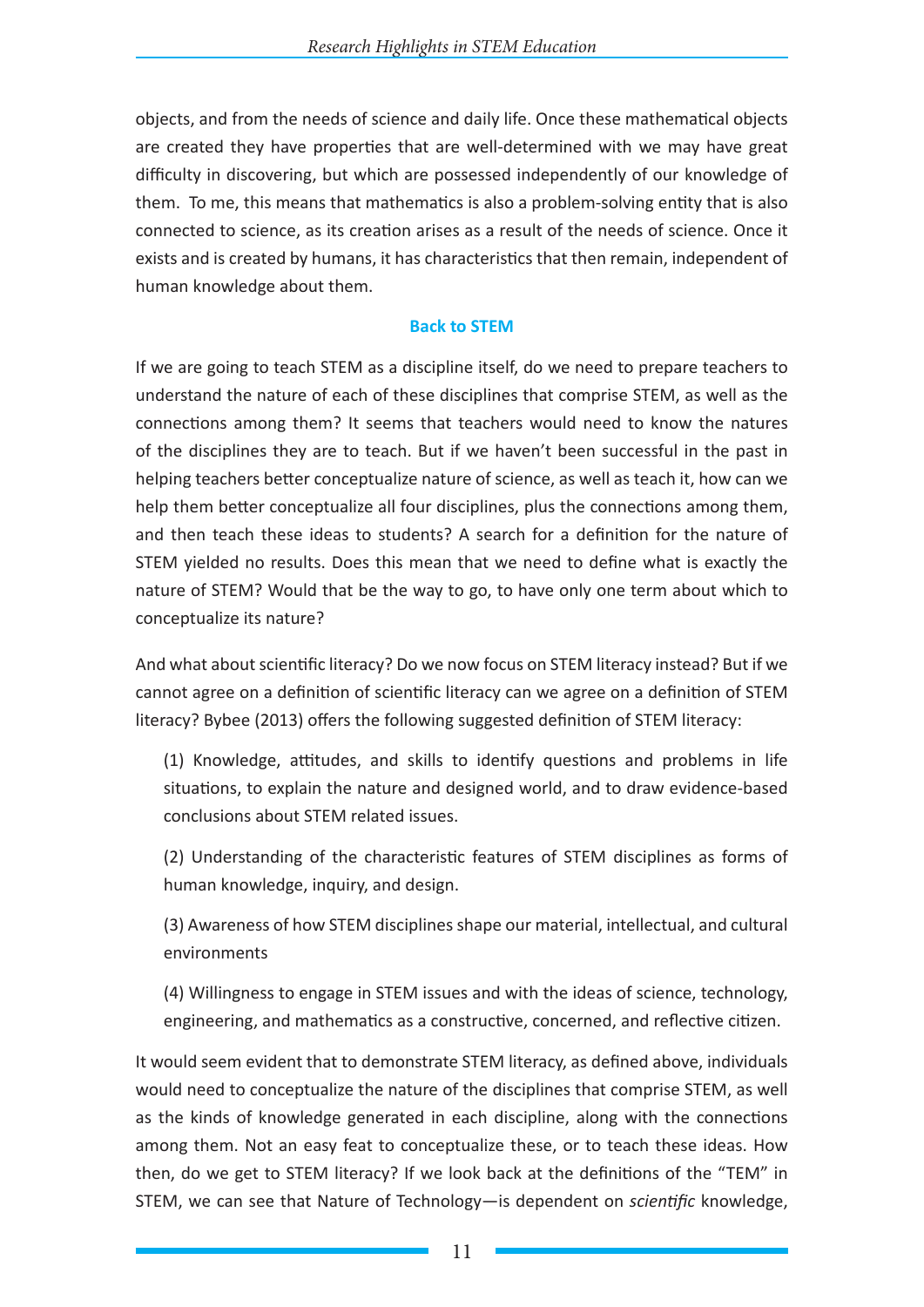Nature of Engineering—Engineers apply their knowledge in *science*, and Nature of Mathematics, mathematical artifacts are created not arbitrarily but arise from activity with already existing objects, and from the needs of *science*. All the other disciplines in STEM connect somehow to science. It seems the "S" in STEM is important.

This insight into science being a very important component of STEM raises the question how can technology, engineering, and mathematics progress without an understanding of science and its nature? Science is a part of each discipline's nature. It would be difficult for these disciplines to make progress without understanding the nature of scientific knowledge. Therefore it is not only important for NOS to be understood by those studying science, but also those studying STEM disciplines.

Therefore, I raise a call for renewed emphasis on research on NOS in science as well as STEM. How can accurate conceptions of NOS influence conceptions of STEM? What does an accurate conception of NOS mean for those who operate in the STEM field, or for those required to teach STEM K-12?

We need a definition of STEM that we can agree upon, as well as a definition of the nature of STEM. How do we know when we are "doing STEM?" Many projects claim to be STEM projects or programs, but what are the natures of those projects—are there some essential components that are necessary to be included in order to be labeled "STEM?" Or to be labeled "good STEM?"

Are there different kinds, or levels of "STEM?" What does it mean to be STEM? And yes, the S in STEM really is that important—we need to know NOS as part of scientific literacy, but also as part of STEM literacy. There is no STEM without the S.

# **CONCLUSION**

Let us all work hard with our research toward resolving these issues about defining STEM and its nature. And not only just conduct the research, but also make impact on classroom practice. The research on teaching NOS effectively is clear, yet still little change has been seen in classroom practice. Making an impact on classroom practice is easier said than done, as past research on teaching NOS has shown. Hopefully working together to define these ideas we can make better, and quicker, impact, helping improve scientific and STEM literacy.

#### **REFERENCES**

Akerson, V.L., Pongsanon, K., Nargund, V., & Weiland, I. (2014). Developing a professional identity as a teacher of nature of science. *International Journal of Science Education.*